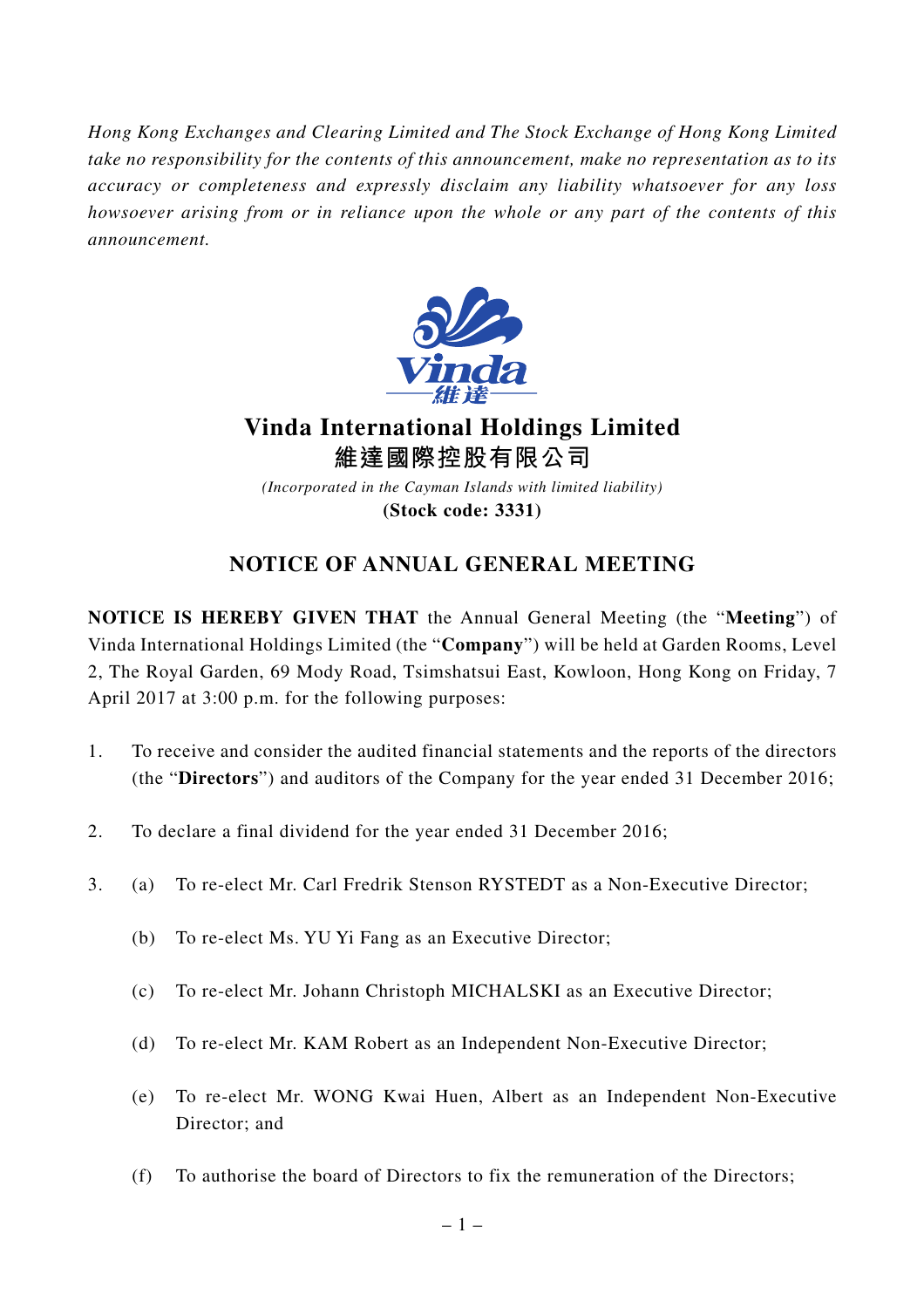- 4. To re-appoint PricewaterhouseCoopers as auditors of the Company and to authorise the board of Directors to fix their remuneration;
- 5. As special business, to consider and, if thought fit, pass with or without amendments, the following resolution as an Ordinary Resolution:

## "**THAT**

- (a) subject to paragraph (c) below, pursuant to the Rules Governing the Listing of Securities on The Stock Exchange of Hong Kong Limited as amended from time to time, the exercise by the Directors during the Relevant Period (as hereinafter defined) of all the powers of the Company to allot, issue and deal with additional shares in the capital of the Company and to make or grant offers, agreements and options which would or might require the exercise of such power be and is hereby generally and unconditionally approved;
- (b) the approval in paragraph (a) shall authorise the Directors during the Relevant Period to make or grant offers, agreements and options which would or might require the exercise of such power after the end of the Relevant Period;
- (c) the aggregate nominal amount of share capital allotted or agreed conditionally or unconditionally to be allotted (whether pursuant to an option or otherwise) by the Directors pursuant to the approval in paragraph (a) above, otherwise than pursuant to (i) a Rights Issue (as hereinafter defined) or (ii) an issue of shares upon the exercise of the subscription rights under any option scheme or similar arrangement for the time being adopted for the grant or issue to officers and/or employees of the Company and/or any of its subsidiaries of shares or rights to acquire shares of the Company or (iii) the exercise of rights of subscription or conversion under the terms of any warrants issued by the Company or any securities which are convertible into shares of the Company or (iv) any script dividend or similar arrangement providing for the allotment of shares in lieu of the whole or part of a dividend on shares of the Company pursuant to the Articles of Association of the Company from time to time, shall not exceed 20 per cent. of the aggregate nominal amount of the share capital of the Company in issue as at the date of passing this Resolution and the said approval shall be limited accordingly; and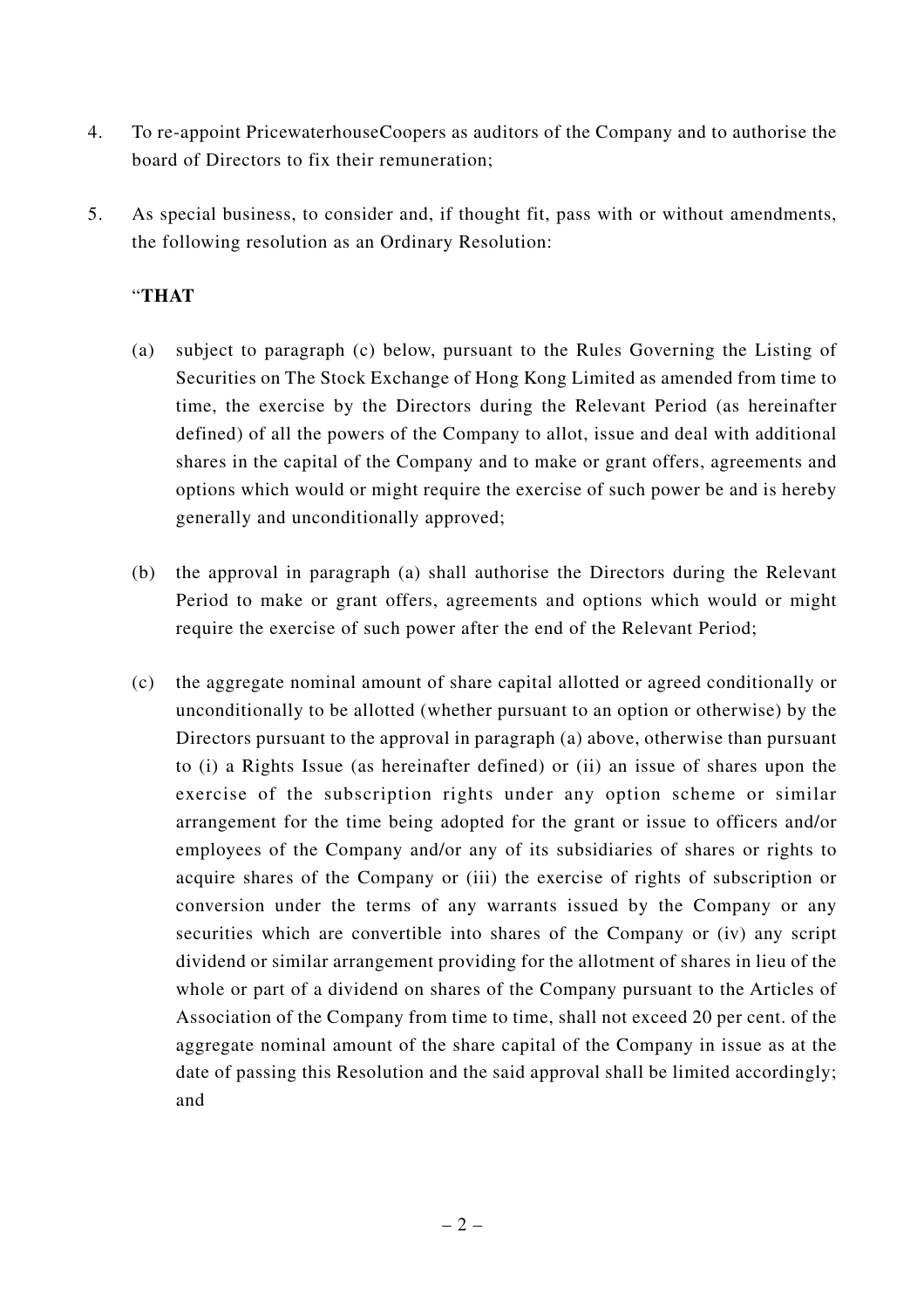(d) for the purpose of this Resolution:

"Relevant Period" means the period from the passing of this Resolution until whichever is the earliest of:

- (i) the conclusion of the next annual general meeting of the Company;
- (ii) the expiration of the period within which the next annual general meeting of the Company is required by the Articles of Association of the Company or by any applicable laws to be held; or
- (iii) the passing of an ordinary resolution by shareholders of the Company in general meeting revoking or varying the authority given to the Directors by this Resolution; and

"Rights Issue" means an offer of shares open for a period fixed by the Directors to holders of shares whose names appear on the register of members of the Company on a fixed record date in proportion to their then holdings of such shares (subject to such exclusion or other arrangements as the Directors may deem necessary or expedient in relation to fractional entitlements or having regard to any restrictions or obligations under the laws of, or the requirements of any recognised regulatory body or any stock exchange in, any territory applicable to the Company)."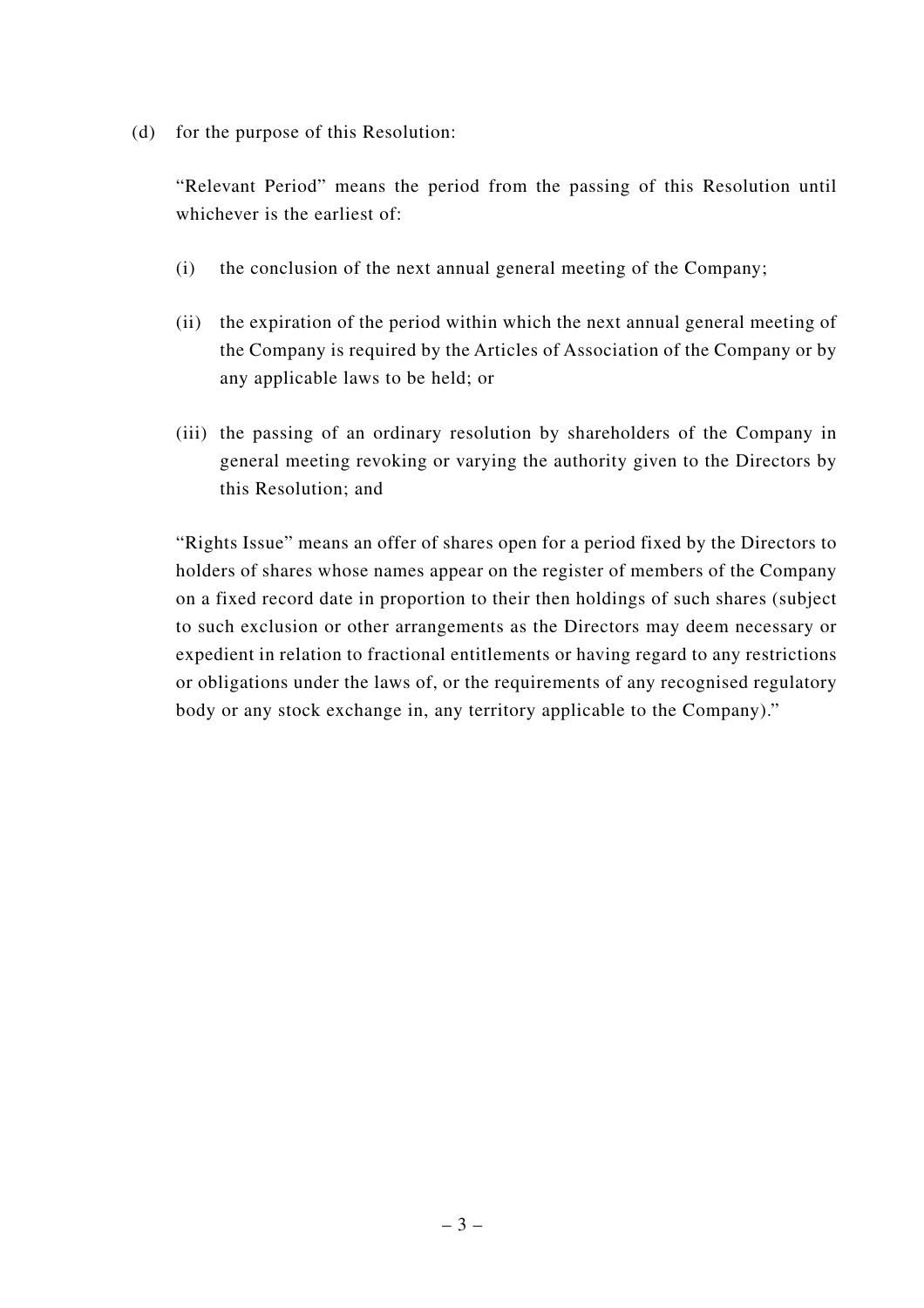6. As special business, to consider and, if thought fit, pass with or without amendments, the following resolution as an Ordinary Resolution:

## "**THAT**

- (a) subject to paragraph (b) below, the exercise by the Directors during the Relevant Period (as hereinafter defined) of all powers of the Company to repurchase securities of the Company on The Stock Exchange of Hong Kong Limited or on any other stock exchange on which the securities of the Company may be listed and is recognised by the Securities and Futures Commission and The Stock Exchange of Hong Kong Limited for this purpose, subject to and in accordance with all applicable laws and/or the requirements of the Rules Governing the Listing of Securities on The Stock Exchange of Hong Kong Limited or of any other stock exchange as amended from time to time, be and is hereby generally and unconditionally approved;
- (b) the aggregate nominal amount of securities of the Company repurchased by the Company pursuant to paragraph (a) above during the Relevant Period shall not exceed 10 per cent. of the aggregate nominal amount of the share capital of the Company in issue as at the date of passing this Resolution and the authority pursuant to paragraph (a) above shall be limited accordingly; and
- (c) for the purpose of this Resolution, "Relevant Period" means the period from the passing of this Resolution until whichever is the earliest of:
	- (i) the conclusion of the next annual general meeting of the Company;
	- (ii) the expiration of the period within which the next annual general meeting of the Company is required the Articles of Association of the Company or by any applicable laws to be held; or
	- (iii) the passing of an ordinary resolution by shareholders of the Company in general meeting revoking or varying the authority given to the Directors by this Resolution."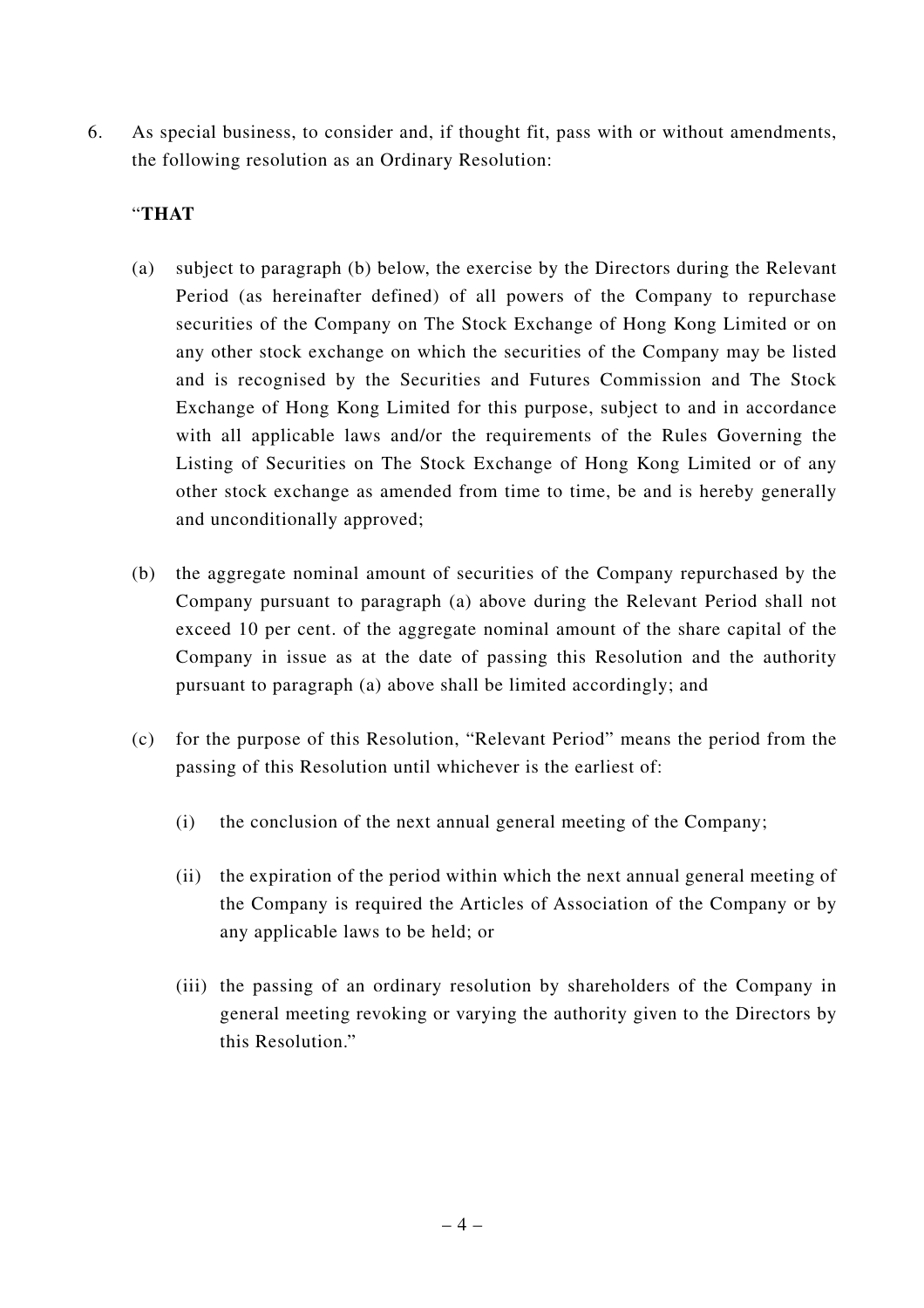7. As special business, to consider and, if thought fit, pass with or without amendments the following resolution as an Ordinary Resolution:

"**THAT** power be given to the Directors to add the number of shares purchased by the Company pursuant to the general mandate referred to in Resolution 6 set out in this notice to the 20 per cent. general mandate to issue new shares referred to in Resolution 5 set out in this notice."

8. To transact any other business.

By Order of the Board **TAN Yi Yi** *Company Secretary*

## Hong Kong, 8 March 2017

*Notes:*

- 1. A member entitled to attend and vote at the Meeting is entitled to appoint one or more proxies to attend and, on a poll, vote on his/her behalf. A proxy need not be a member of the Company.
- 2. To be valid, a form of proxy and the power of attorney or other authority (if any) under which it is signed or a notarially certified copy of such power of attorney or authority, must be deposited with the Hong Kong branch share registrar of the Company, Computershare Hong Kong Investor Services Limited, at 17M Floor, Hopewell Centre, 183 Queen's Road East, Wanchai, Hong Kong not less than 48 hours before the time appointed for holding the Meeting or any adjourned Meeting.
- 3. The register of members of the Company will be closed from 5 April 2017 to 7 April 2017, both dates inclusive, during which period no transfer of shares will be registered in order to ascertain shareholders' eligibility to attend and vote at the Meeting, all transfers documents accompanied by the relevant share certificates must be lodged with the Company's Hong Kong branch share registrar, Computershare Hong Kong Investor Services Limited, at Shops 1712–1716, 17th Floor, Hopewell Centre, 183 Queen's Road East, Wanchai, Hong Kong for registration not later than 4:30 p.m. on 3 April 2017.

In addition, the register of members of the Company will be closed from 26 April 2017 to 28 April 2017, both dates inclusive, during which period no transfer of shares will be registered in order to ascertain shareholders' entitlement to the proposed final dividend, all transfers documents accompanied by the relevant share certificates must be lodged with the Company's Hong Kong branch share registrar, Computershare Hong Kong Investor Services Limited, at Shops 1712–1716, 17th Floor, Hopewell Centre, 183 Queen's Road East, Wanchai, Hong Kong for registration not later than 4:30 p.m. on 25 April 2017.